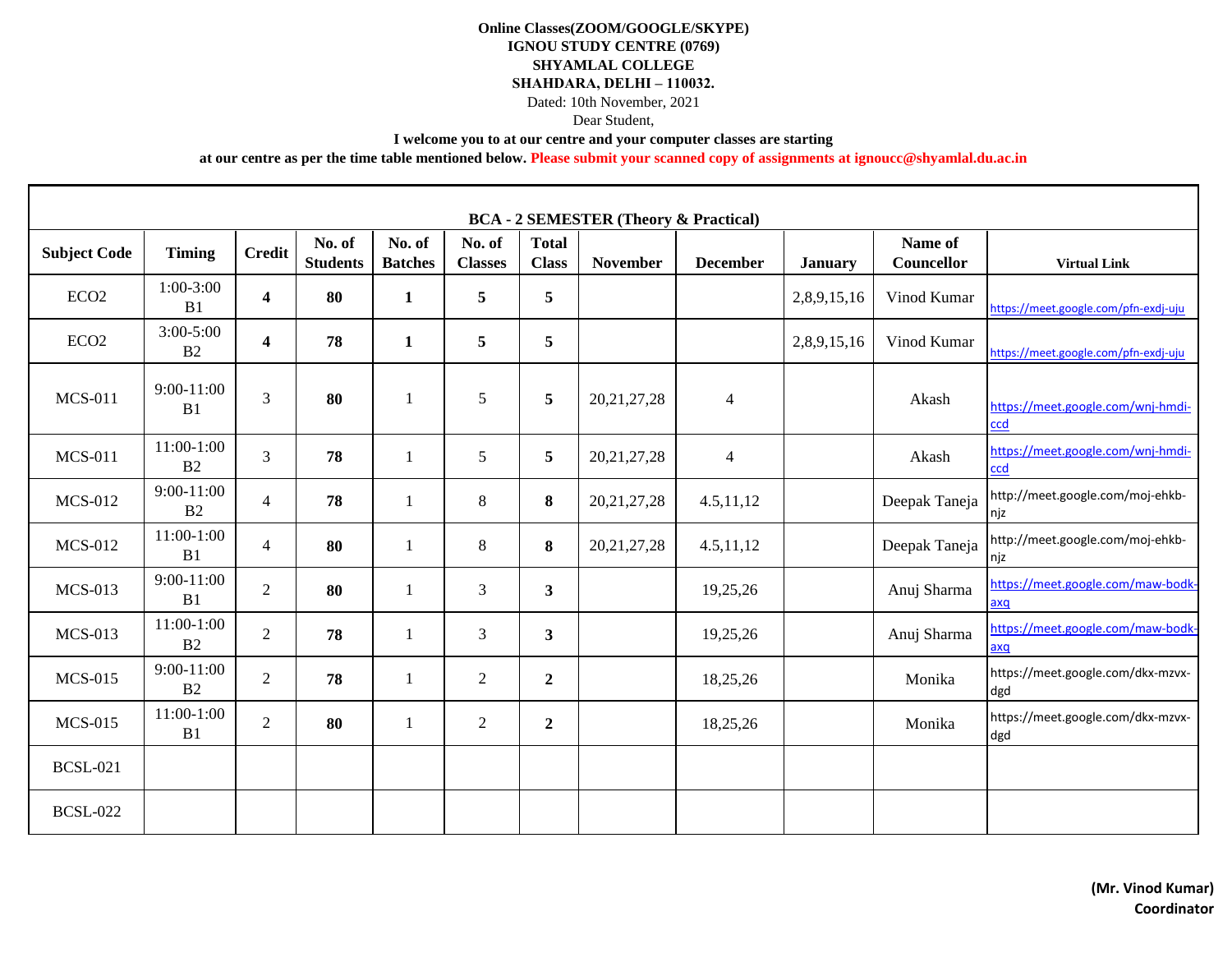# Dear Student,

**I welcome you to at our centre and your computer classes are starting** 

| <b>Subject Code</b> | <b>Timing</b>                    | <b>Credit</b>  | No. of<br><b>Students</b> | No. of<br><b>Batches</b> | No. of<br><b>Classes</b> | <b>Total</b><br><b>Class</b> | <b>November</b> | <b>December</b> | <b>January</b> | Name of<br>Councellor | <b>Virtual Link</b>                      |
|---------------------|----------------------------------|----------------|---------------------------|--------------------------|--------------------------|------------------------------|-----------------|-----------------|----------------|-----------------------|------------------------------------------|
| <b>MCS-021</b>      | $9:00-11:00$<br>B <sub>1</sub>   | $\overline{4}$ | 118                       | $\mathbf{1}$             | 8                        | 8                            | 20, 21, 27, 28  | 4,5,11,18       |                | Reena chandra         | https://meet.google.com/ysv-pbya-<br>tdg |
| <b>MCS-021</b>      | $9:00-11:00$<br>B <sub>2</sub>   | $\overline{4}$ | 119                       | $\mathbf{1}$             | 8                        | 8                            | 20, 21, 27, 28  | 4,5,11,18       |                | Varsha Negi           | https://meet.google.com/atw-nmtj-<br>bzo |
| <b>BCS-031</b>      | $11:00-1:00$<br>B2               | $\overline{3}$ | 119                       | 1                        | 9                        | $\boldsymbol{9}$             | 20, 21, 27, 28  | 4,5,11,18,26    |                | Reena chandra         | https://meet.google.com/ysv-pbya-<br>tdg |
| <b>BCS-031</b>      | $11:00-1:00$<br>B1               | $\overline{3}$ | 118                       | 1                        | 9                        | 9                            | 20, 21, 27, 28  | 4,5,11,18,26    |                | Varsha Negi           | https://meet.google.com/atw-nmtj-<br>bzo |
| $MCS-23$            | $1:00-3:00$<br>B1                | $\overline{3}$ | 118                       | 1                        | 5                        | 5                            | 20, 21, 27, 28  | 4               |                | Dheeraj               | http://meet.google.com/jju-eikq-pzk      |
| $MCS-23$            | $3:00 - 5:00$<br>B <sub>2</sub>  | $\overline{3}$ | 119                       | $\mathbf{1}$             | 5                        | 5                            | 20, 21, 27, 28  | 4               |                | Dheeraj               | http://meet.google.com/jju-eikq-pzk      |
| <b>MCS-014</b>      | $9:00 - 11:00$<br>B1             | $\overline{3}$ | 118                       | $\mathbf{1}$             | 5                        | 5                            |                 | 19,25,26        | 2,8            | Dheeraj               | http://meet.google.com/jju-eikq-pzk      |
| <b>MCS-014</b>      | $9:00 - 11:00$<br>B <sub>2</sub> | $\overline{3}$ | 119                       | $\mathbf{1}$             | 5                        | 5                            |                 | 19,25,26        | 2,8            | <b>SAVITA</b>         | https://meet.google.com/ttz-zwyy-<br>ano |
| <b>BCSL-032</b>     |                                  |                |                           |                          |                          |                              |                 |                 |                |                       |                                          |
| <b>BCSL-033</b>     |                                  |                |                           |                          |                          |                              |                 |                 |                |                       |                                          |
| <b>BCSL-034</b>     |                                  |                |                           |                          |                          |                              |                 |                 |                |                       |                                          |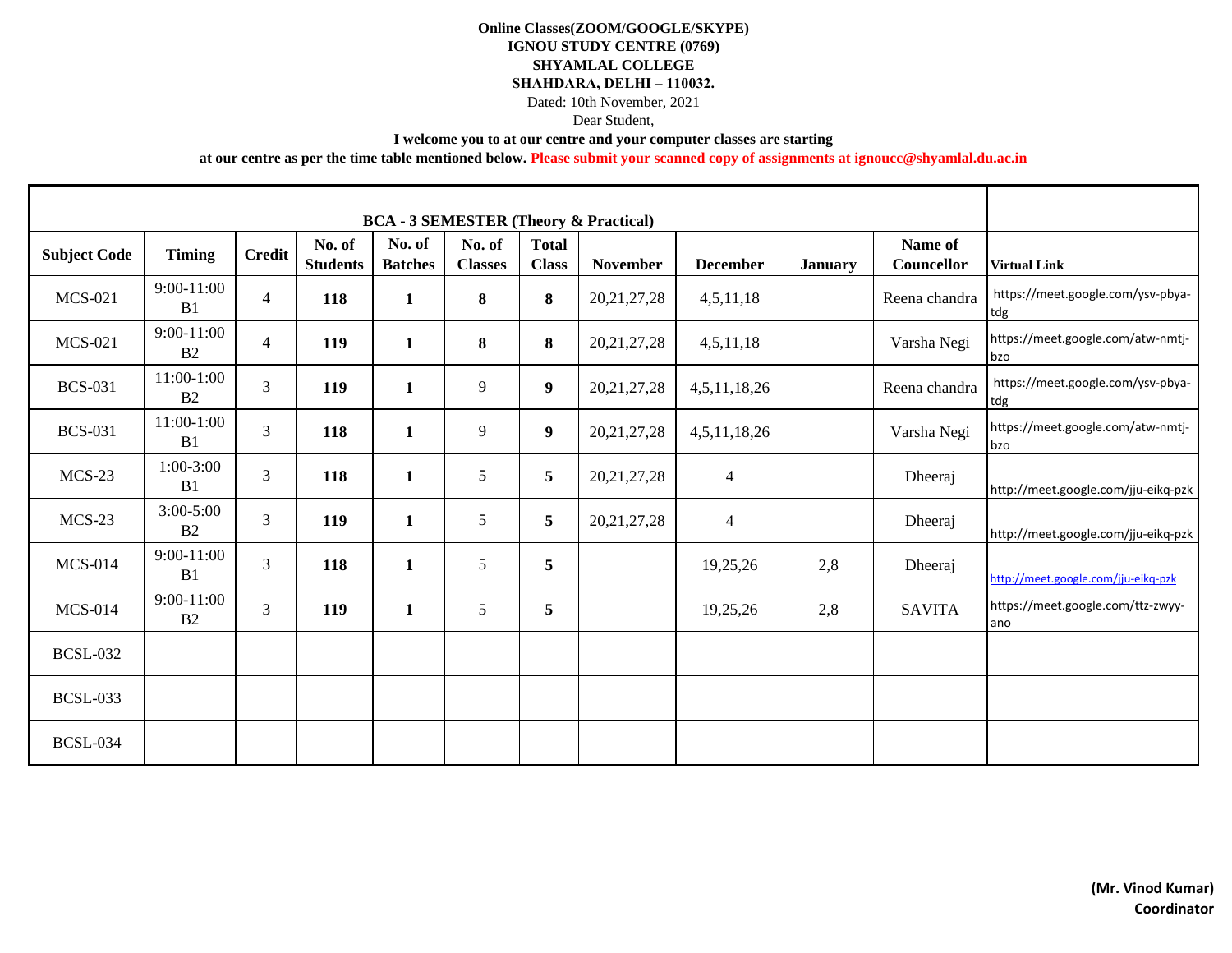## **I welcome you to at our centre and your computer classes are starting**

| <b>Subject Code</b> | <b>Timing</b>      | <b>Credit</b>           | No. of<br><b>Students</b> | No. of<br><b>Batches</b> | No. of<br><b>Classes</b> | <b>Total</b><br><b>Class</b> | <b>November</b> | <b>December</b>    | <b>January</b>      | Name of<br>Councellor | <b>Virtual Link</b>                      |
|---------------------|--------------------|-------------------------|---------------------------|--------------------------|--------------------------|------------------------------|-----------------|--------------------|---------------------|-----------------------|------------------------------------------|
| <b>BCS-041</b>      | $9:00-11:00$<br>B1 | $\overline{\mathbf{4}}$ | 103                       | $\mathbf{1}$             | 12                       | 12                           | 21,28           | 5, 12, 19, 26      | 1,2,9,16,22,2<br>13 | Mr. Suman Jha         | https://meet.google.com/xgp-faui-<br>vom |
| <b>BCS-042</b>      | $11:00-1:00$<br>B1 | $\overline{2}$          | 103                       | $\mathbf{1}$             | 6                        | 6                            | 20, 21, 27, 28  | 4,5                |                     | Ms. Savita<br>Goswami | https://meet.google.com/ttz-zwyy-<br>ano |
| <b>MCS-024</b>      | $11:00-1:00$<br>B1 | $\overline{3}$          | 103                       | $\mathbf{1}$             | 5                        | $\overline{5}$               |                 | 11, 12, 18, 19, 25 |                     | Mr. Akash<br>Porwal   | https://meet.google.com/wnj-hmdi-<br>ccd |
| <b>BCS-040</b>      | $1:00-3:00$<br>B1  | $\overline{4}$          | 103                       | $\mathbf{1}$             | $\mathfrak{S}$           | 5                            |                 | 19,25,26           | 2.9                 | Mr. Shubham<br>Dhiman | https://meet.google.com/eki-mjxo-<br>rns |
| <b>BCSL-043</b>     |                    |                         |                           |                          |                          |                              |                 |                    |                     |                       |                                          |
| <b>BCS1-044</b>     |                    |                         |                           |                          |                          |                              |                 |                    |                     |                       |                                          |
| <b>BCSL-045</b>     |                    |                         |                           |                          |                          |                              |                 |                    |                     |                       |                                          |
| <b>MCSL-016</b>     |                    |                         |                           |                          |                          |                              |                 |                    |                     |                       |                                          |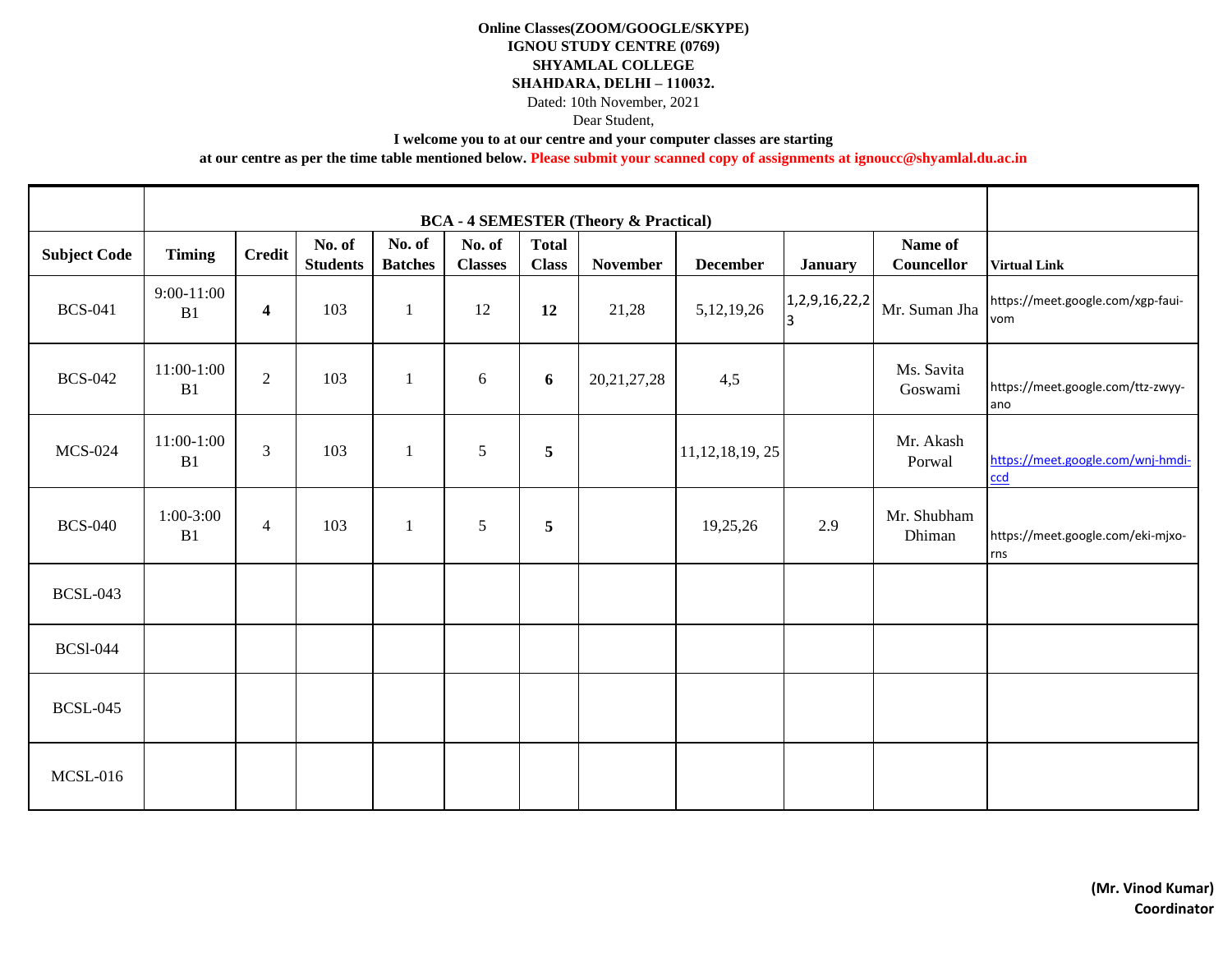## **I welcome you to at our centre and your computer classes are starting**

| <b>Subject Code</b> | <b>Timing</b>                   | <b>Credit</b>  | No. of<br><b>Students</b> | No. of<br><b>Batches</b> | No. of<br><b>Classes</b> | <b>Total</b><br><b>Class</b> | <b>November</b> | <b>December</b> | <b>January</b>        | Name of<br>Councellor | <b>Virtual Link</b>                      |
|---------------------|---------------------------------|----------------|---------------------------|--------------------------|--------------------------|------------------------------|-----------------|-----------------|-----------------------|-----------------------|------------------------------------------|
| <b>BCS-051</b>      | 9:00-11:00<br>B1                | 3              | 100                       | 1                        | 9                        | 9                            | 20, 21, 27, 28  | 4,5,11,12,18    |                       | Neeru                 | https://meet.google.com/npq-skka-<br>nsb |
| <b>BCS-051</b>      | $11:00-1:00$<br>B2              | $\overline{3}$ | 98                        | $\mathbf{1}$             | 9                        | $\boldsymbol{9}$             | 20, 21, 27, 28  | 4,5,11,12,18    |                       | Neeru                 | https://meet.google.com/npq-skka-<br>nsb |
| <b>BCS-052</b>      | $3:00 - 5:00$<br>B1             | $\overline{3}$ | 100                       | $\mathbf{1}$             | 9                        | $\boldsymbol{9}$             | 27              | 4, 11, 18, 25   | 1,8,15,22             | Gaurav/Yogesh         | https://meet.google.com/mos-ijpu-<br>pxd |
| <b>BCS-052</b>      | 11:00-1:00<br>B <sub>2</sub>    | $\overline{3}$ | 98                        | 1                        | 9                        | $\boldsymbol{9}$             |                 | 25,26           | 2,8,9,15,16,2<br>2,23 | Yogesh<br>Kushwaha    | https://meet.google.com/eac-yzca-<br>ugc |
| <b>BCS-053</b>      | 9:00-11:00<br>B2                | $\overline{2}$ | 98                        | $\mathbf{1}$             | 10                       | 10                           | 20, 21, 27, 28  | 4,5,11,12,18,19 |                       | Neha                  | https://meet.google.com/yrx-ghfb-<br>cbu |
| <b>BCS-053</b>      | $11:00-1:00$<br>B1              | $\overline{2}$ | 100                       | 1                        | 10                       | 10                           | 20, 21, 27, 28  | 4,5,11,12,18,19 |                       | Neha                  | https://meet.google.com/yrx-ghfb-<br>cbu |
| <b>BCS-054</b>      | $1:00-3:00$<br>B1               | $\overline{3}$ | 100                       | $\mathbf{1}$             | 9                        | $\boldsymbol{9}$             | 20, 21, 27, 28  | 4,5,11,12,18    |                       | Shubham               | https://meet.google.com/ujc-susq-<br>ses |
| <b>BCS-054</b>      | $3:00 - 5:00$<br>B <sub>2</sub> | $\overline{3}$ | 98                        | 1                        | 9                        | $\boldsymbol{9}$             | 20, 21, 27, 28  | 4,5,11,12,18    |                       | Shubham               | https://meet.google.com/ujc-susq-<br>ses |
| <b>BCS-055</b>      | 9:00-11:00<br>B2                | $\overline{3}$ | 98                        | $\mathbf{1}$             | 9                        | 9                            |                 | 25,26           | 2,8,9,15,16,2<br>2,23 | M.I.Haq               | https://meet.google.com/eki-mjxo-<br>rns |
| <b>BCS-055</b>      | $11:00-1:00$<br>B1              | 3              | 100                       | 1                        | 9                        | 9                            |                 | 25,26           | 2,8,9,15,16,2<br>2,23 | M.I.Haq               | https://meet.google.com/eki-mjxo-<br>rns |
| <b>BCSL-056</b>     |                                 |                |                           |                          |                          |                              |                 |                 |                       |                       |                                          |
| <b>BCSL-057</b>     |                                 |                |                           |                          |                          |                              |                 |                 |                       |                       |                                          |
| <b>BCSL-058</b>     |                                 |                |                           |                          |                          |                              |                 |                 |                       |                       |                                          |